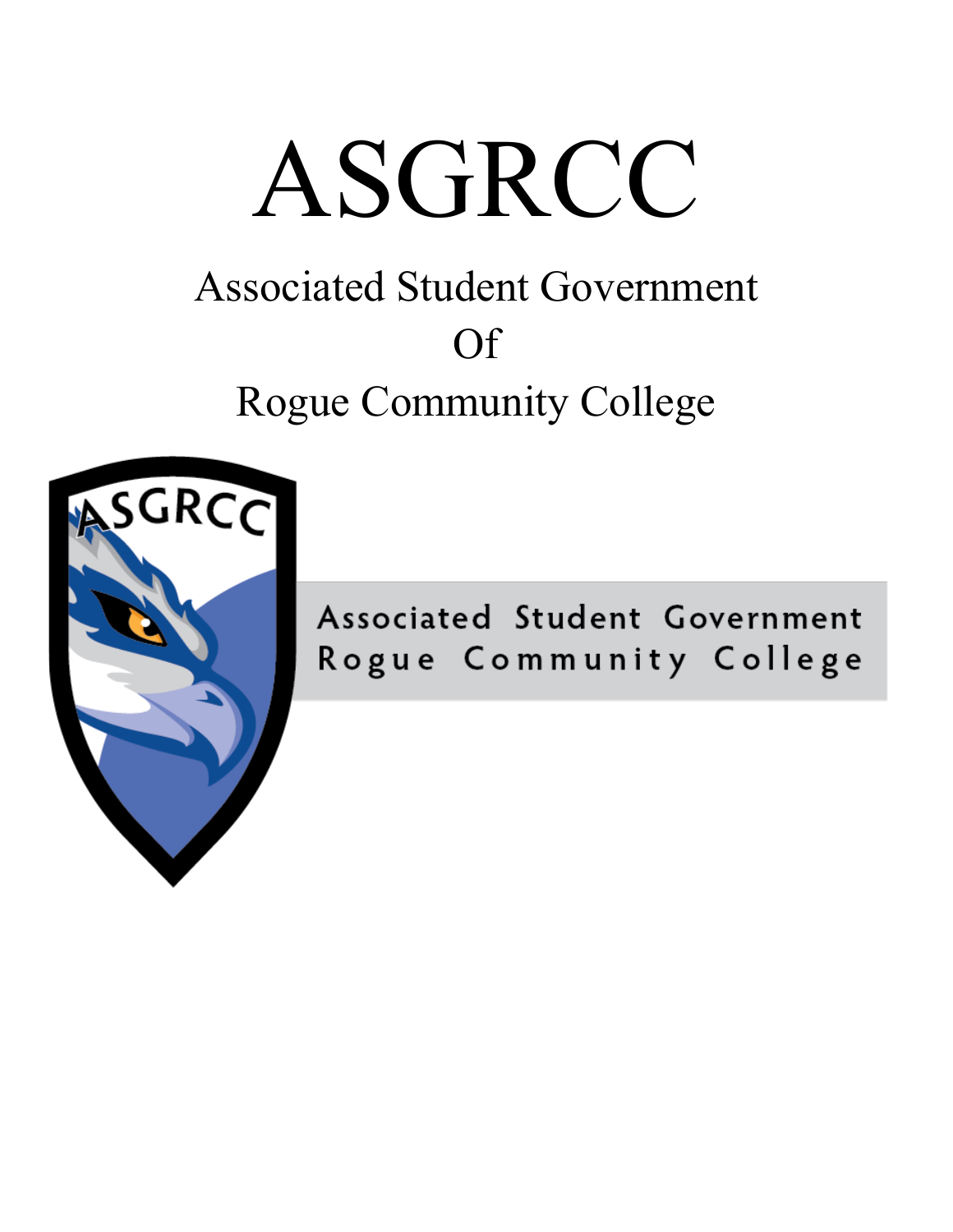# Club Orientation Packet and **Charter**

## **Club Charter Application Form**

Associated Student Government of Rogue Community College

| <b>Name of Club/Organization</b>                                                                                                                                                                                                                                                                                                                                                                                                                                                      |                                                                                                                                                                                                                       |             |                 |       |                |       |                         |  |
|---------------------------------------------------------------------------------------------------------------------------------------------------------------------------------------------------------------------------------------------------------------------------------------------------------------------------------------------------------------------------------------------------------------------------------------------------------------------------------------|-----------------------------------------------------------------------------------------------------------------------------------------------------------------------------------------------------------------------|-------------|-----------------|-------|----------------|-------|-------------------------|--|
| <b>New or Returning Club</b>                                                                                                                                                                                                                                                                                                                                                                                                                                                          |                                                                                                                                                                                                                       |             | Choose an item. |       |                |       |                         |  |
|                                                                                                                                                                                                                                                                                                                                                                                                                                                                                       |                                                                                                                                                                                                                       |             |                 |       |                |       |                         |  |
|                                                                                                                                                                                                                                                                                                                                                                                                                                                                                       | <b>Club Officer</b>                                                                                                                                                                                                   | Name        |                 |       | Email<br>Phone |       |                         |  |
| <b>Club Officer</b><br><b>Name</b><br>(if more than 1)                                                                                                                                                                                                                                                                                                                                                                                                                                |                                                                                                                                                                                                                       | Email       |                 |       | <b>Phone</b>   |       |                         |  |
|                                                                                                                                                                                                                                                                                                                                                                                                                                                                                       | <b>Club Advisor</b>                                                                                                                                                                                                   | <b>Name</b> |                 | Email |                |       | Phone                   |  |
| <b>Club Advisor</b><br><b>Name</b><br>(if necessary)                                                                                                                                                                                                                                                                                                                                                                                                                                  |                                                                                                                                                                                                                       | Email       |                 |       | Phone          |       |                         |  |
| The undersigned representatives acknowledge that the approval of this charter application by the<br>ASGRCC Executive Council is contingent upon receipt of the documents listed below. They are<br>attached to this charter application form. If the charter is approved, the members agree to adhere to the<br>ASGRCC constitution, By-Laws and Policies and Procedures, and all rules governing ASGRCC Clubs<br>established by the RCC Board of Education, and the State of Oregon. |                                                                                                                                                                                                                       |             |                 |       |                |       |                         |  |
| Club/Organization Check List (all items must be attached)                                                                                                                                                                                                                                                                                                                                                                                                                             |                                                                                                                                                                                                                       |             |                 |       |                |       |                         |  |
| Club Constitution/By-Laws<br>П                                                                                                                                                                                                                                                                                                                                                                                                                                                        |                                                                                                                                                                                                                       |             |                 |       |                |       |                         |  |
| $\Box$                                                                                                                                                                                                                                                                                                                                                                                                                                                                                | Club Officer List                                                                                                                                                                                                     |             |                 |       |                |       |                         |  |
| $\Box$                                                                                                                                                                                                                                                                                                                                                                                                                                                                                | <b>Advisor Acceptance Form</b>                                                                                                                                                                                        |             |                 |       |                |       |                         |  |
| П                                                                                                                                                                                                                                                                                                                                                                                                                                                                                     | Anticipated Club annual Balanced Budget                                                                                                                                                                               |             |                 |       |                |       |                         |  |
|                                                                                                                                                                                                                                                                                                                                                                                                                                                                                       | <b>Club Officer</b><br><b>Signature</b>                                                                                                                                                                               |             | <b>Title</b>    |       | Date           | date. | Click or tap to enter a |  |
|                                                                                                                                                                                                                                                                                                                                                                                                                                                                                       | The Executive Council's decision on your Charter application shall be announced to you by the Director of Clubs,<br><b>Organizations and Activities</b> within 48 hours following the next Executive Council Meeting. |             |                 |       |                |       |                         |  |

ASGRCC Policy #1090, Attachment 1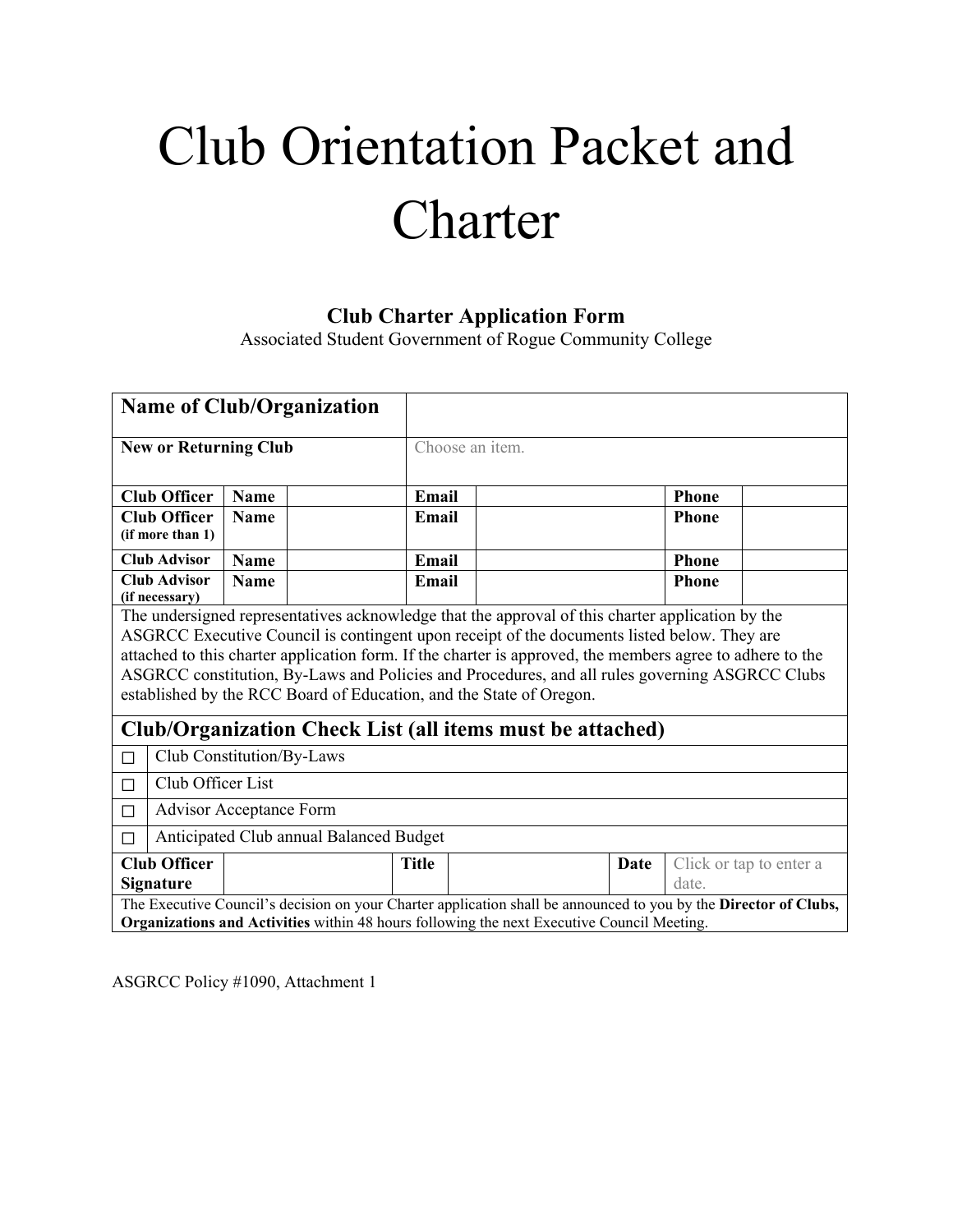#### **Sample - Club Constitution/Bylaws**

#### **Associated Student Government of Rogue Community College**

#### Suggested Format

#### **Article I. Name**

The name of this club/organization shall be called

#### **Article II. Purpose** (one statement or several)

The purpose(s) of this club/organization shall be:

#### **Article III. Membership**

Student clubs are open to all students without regard to race, color, gender, religion, age, sex, national origin, disability, marital status, veteran status, or sexual orientation. The membership, policies, and actions of a student organization typically are determined by the vote of those individuals who hold bona fide membership in the College community.

#### **Article IV. Officers**

- Section 1.0 Officers shall consist of President, Vice-President, Secretary, Treasurer, Other.
- Section 2.0 Duties of the President shall be:
- Section 3.0 Duties of the Vice-President shall be: etc.

#### **Article V. Meetings**

 The club shall meet every week or bi-weekly or once a month. The meetings shall be run by the President. Meeting time, date and location shall be announced by flier and e-mail.

#### **Article VI. Abandonment**

If this club/organization is inactive for two consecutive terms the remaining funds should be returned to the ASGRCC Executive Council.

#### **Article VII. Amendments**

An amendment may be initiated by any member of the club and passed by a two-thirds majority vote of the members present at the meeting. Amendments must then be approved by the ASGRCC Executive Council

This is only a sample. These articles are mandatory, but the additional article may be added.

ASGRCC Policy # 1090, Attachment 2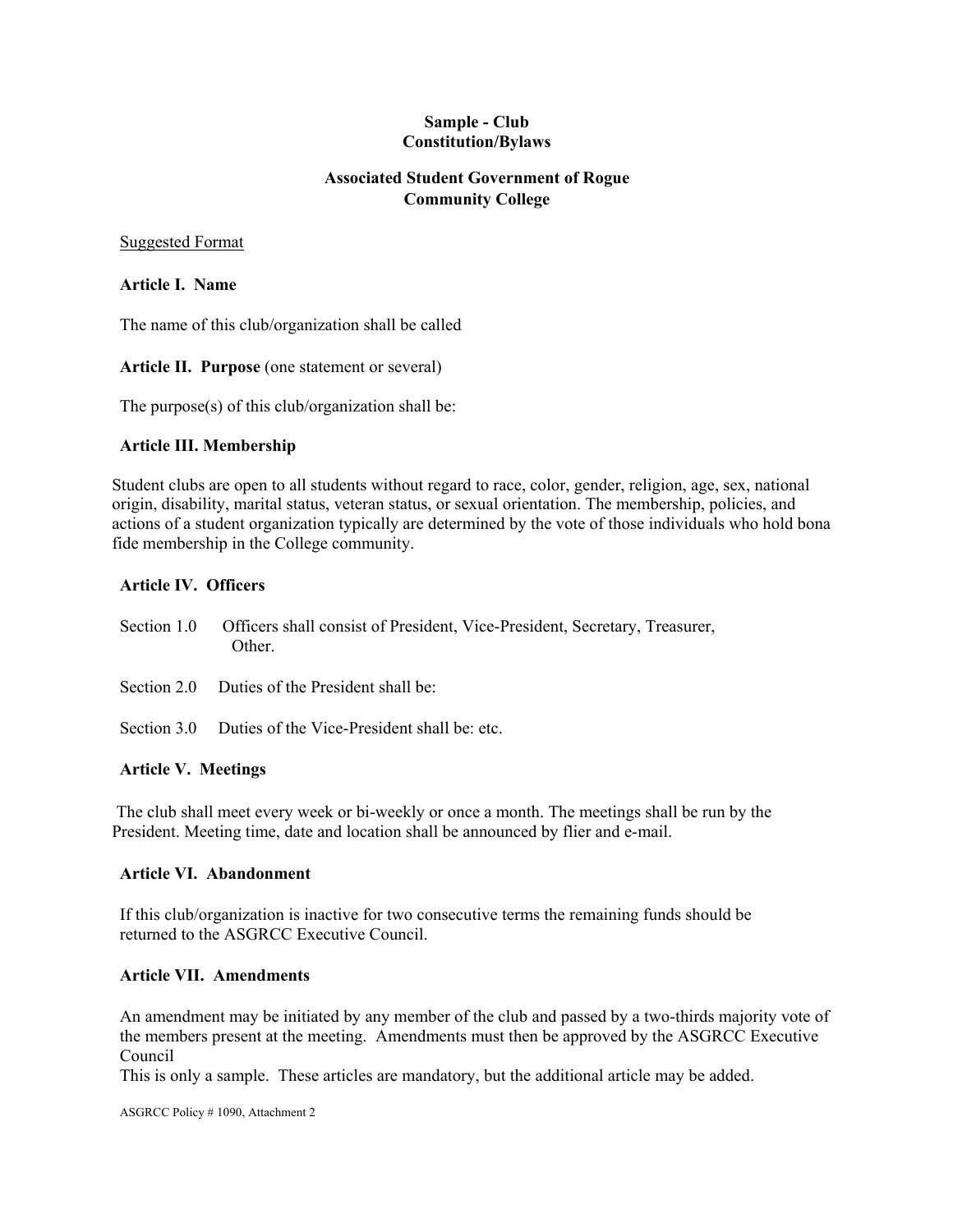## **Club Member List**

Associated Student Government of Rogue Community College

|                | <b>Name of Club or Organization</b> |                           |              |              |  |
|----------------|-------------------------------------|---------------------------|--------------|--------------|--|
| <b>Club</b>    | Email                               |                           |              | <b>Phone</b> |  |
| <b>Officer</b> |                                     |                           |              |              |  |
| <b>Club</b>    | Email                               |                           |              | <b>Phone</b> |  |
| <b>Advisor</b> |                                     |                           |              |              |  |
|                |                                     | <b>Club Officers List</b> |              |              |  |
| <b>Name</b>    | <b>Title</b>                        |                           | <b>Phone</b> | Email        |  |
| Name           | <b>Title</b>                        |                           | <b>Phone</b> | Email        |  |
| <b>Name</b>    | <b>Title</b>                        |                           | <b>Phone</b> | Email        |  |
| <b>Name</b>    | <b>Title</b>                        |                           | <b>Phone</b> | Email        |  |
|                |                                     | <b>Club Members List</b>  |              |              |  |
| <b>Name</b>    |                                     |                           | <b>Phone</b> | Email        |  |
| <b>Name</b>    |                                     |                           | <b>Phone</b> | <b>Email</b> |  |
| <b>Name</b>    |                                     |                           | <b>Phone</b> | Email        |  |
| <b>Name</b>    |                                     |                           | <b>Phone</b> | Email        |  |
| <b>Name</b>    |                                     |                           | <b>Phone</b> | Email        |  |
| Name           |                                     |                           | <b>Phone</b> | <b>Email</b> |  |

 a change in club contact person. The officers above assume responsibilities for the operation of this club/organization and must be a registered student at RCC. The ASGRCC Executive Council will be notified in the event of

| Club           |      | <b>Date</b>   Click or tap to enter a | Campus | Choose an item.               |
|----------------|------|---------------------------------------|--------|-------------------------------|
| <b>Officer</b> |      | date.                                 |        |                               |
| Signature      |      |                                       |        |                               |
| Club           | Date | Click or tap to enter a               |        | <b>Campus</b> Choose an item. |
| <b>Advisor</b> |      | date.                                 |        |                               |
| Signature      |      |                                       |        |                               |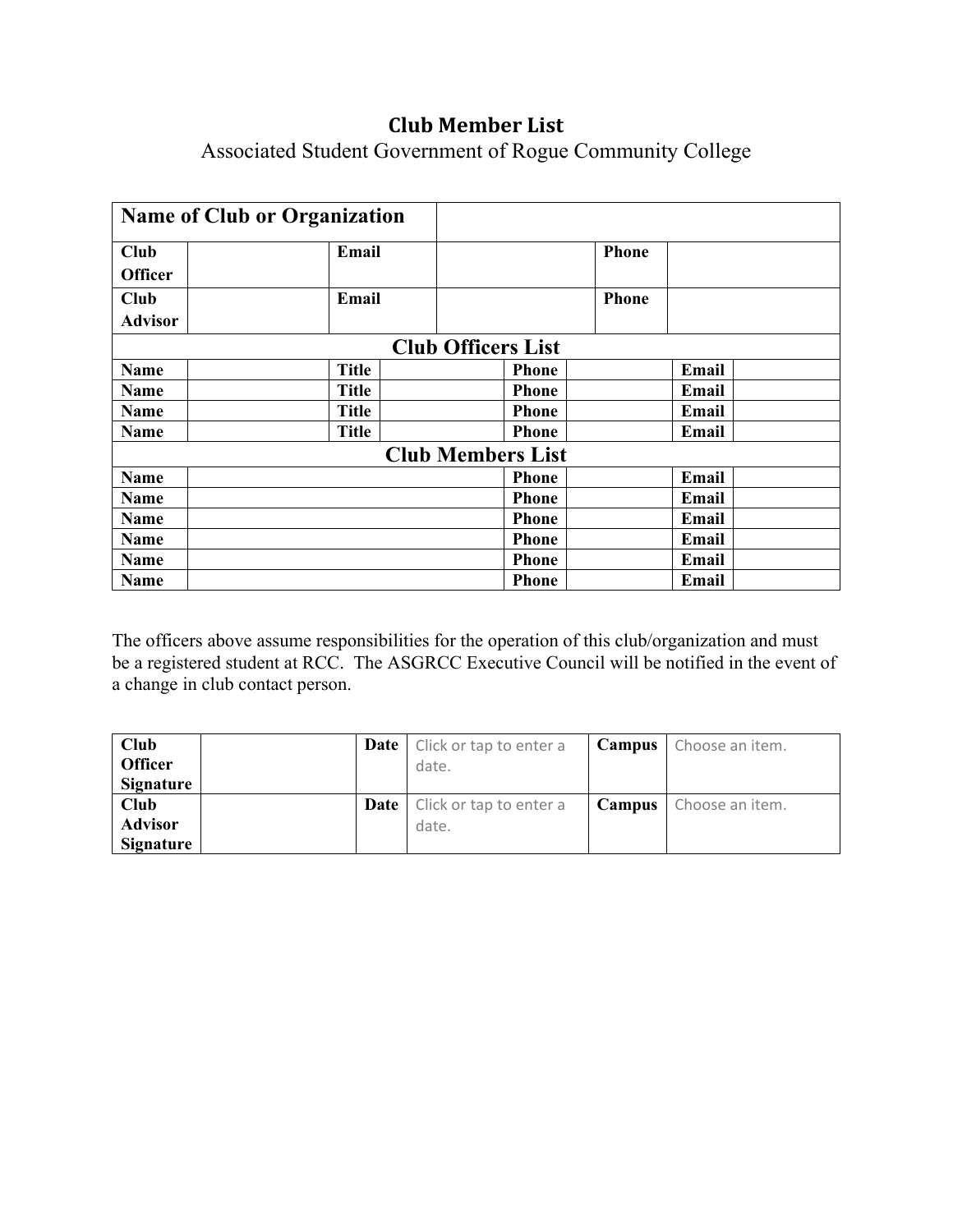ASGRCC Policy #1090, Attachment 4

## **Club Advisor Acceptance Form**

Associated Student Government of Rogue Community College

| Fo:          | <b>ASGRCC Executive Council</b> |
|--------------|---------------------------------|
| <b>From:</b> |                                 |
|              |                                 |

| Re: Acceptance of Advisor Role for |  |  |                                 |  |  |
|------------------------------------|--|--|---------------------------------|--|--|
| Name of                            |  |  | <b>Campus</b>   Choose an item. |  |  |
| <b>Club/Organization</b>           |  |  |                                 |  |  |

| I have received, read and understand the following:                                                                |  |  |  |  |
|--------------------------------------------------------------------------------------------------------------------|--|--|--|--|
| I have received and read the Clubs Handbook.                                                                       |  |  |  |  |
| I accept the responsibility of advisor for the club/organization                                                   |  |  |  |  |
| I understand I must attend one Interclub Council meeting each month or send a club representative<br>on my behalf. |  |  |  |  |
| I understand that my club will be allocated a \$100 start-up fee.                                                  |  |  |  |  |
| I understand the rules of fundraising should my club wish to participate in this activity.                         |  |  |  |  |
| I understand the rules of the field trip and know where to find field trip guideline forms.                        |  |  |  |  |

| <b>Signature of Club Advisor</b>    |                               |
|-------------------------------------|-------------------------------|
| <b>Printed Name of Club Advisor</b> |                               |
| Date                                | Click or tap to enter a date. |

ASGRCC Policy # 1090, Attachment 4

#### **ASGRCC Advisor Contact:**

 of a situation or need advice please contact the ASGRCC Advisor: Club members' needs vary depending upon the mission and activities of the club. If you become unsure

Chelsea Daugherty[, cdaugherty@roguecc.edu](mailto:cdaugherty@roguecc.edu)